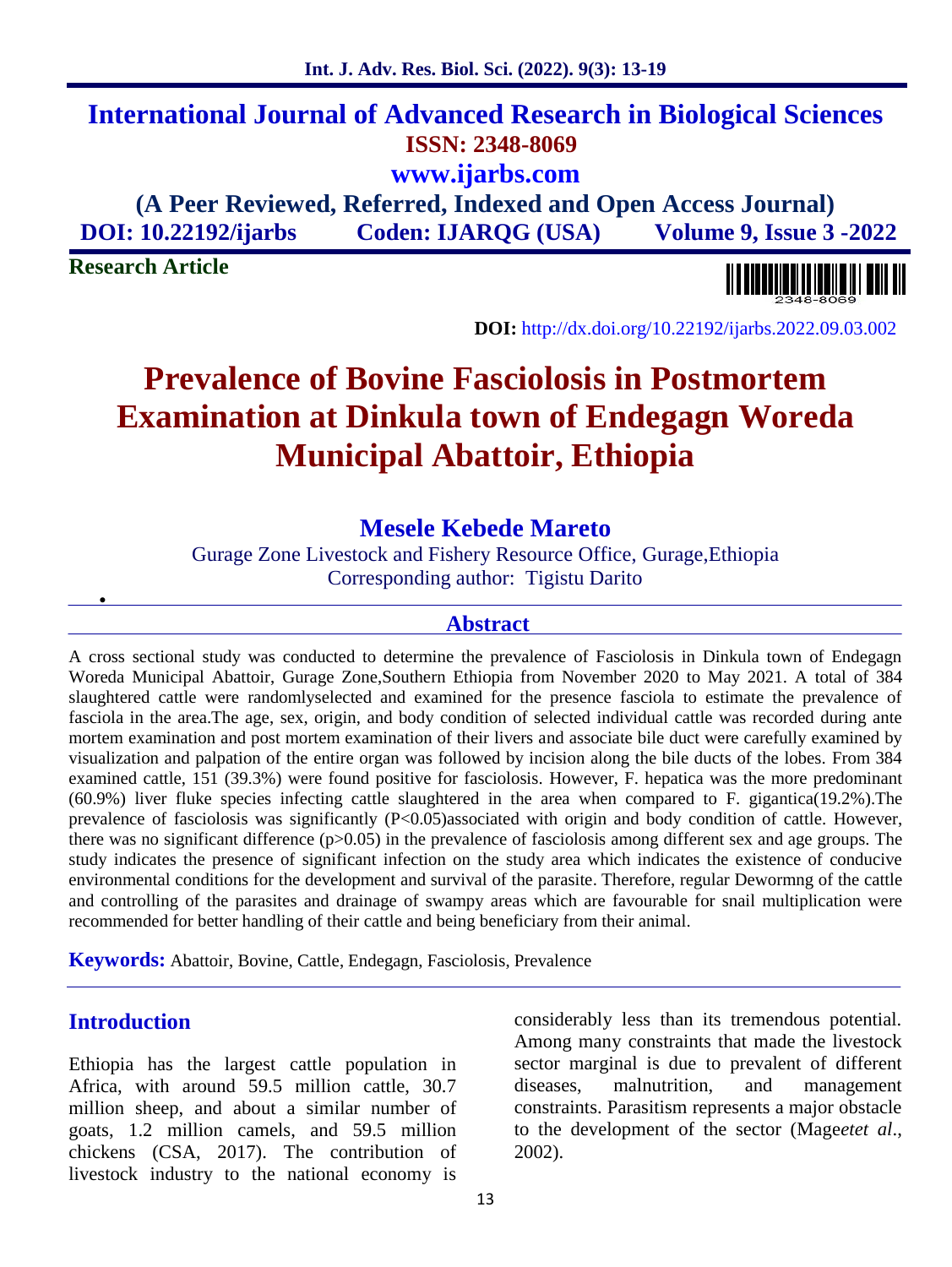Fasciolosis is one of an important parasitic disease of domestic ruminants (Mas *et al*., 2005). The disease is caused by digeneantrematodes of the genus *Fasciola*, commonly referred to as liver flukes. The two species most commonly implicated as the etiological agents of fasciolosis are *F. hepatica* and *F. gigantica*. *F. hepatica* has a worldwide distribution but predominates in temperate zones while *F. gigantica*is found on most continents, primarily in tropical region (Anderws, 1999). The damage caused by liver flukes to the animal host includes the destruction of tissues during their migrations in the body, especially in the liver and in the case of *F.hepatica* thickening of bile ducts. Such liver, when they are seriously damaged, are subject to condemnation at meat inspection.

The disease is responsible for considerable economic losses in the cattle industry, mainly through mortality, liver condemnation, reduced production of meat, milk, and wool, and expenditures for anthelmintic ( (Ramjo*et al.*, 2009 ) and morbidity in cattle characterized by weight loss; reduce carcass quality, anemia and hypoproteinemia (Urqauhrt *et al*., 2007. The disease is found in vast water lodged and marshy grazing field condition, these provide suitable habitats year round for the snail intermediate hosts (Solomon and Abebe, 2007). Many researchers have reported the prevalence of fasciolosis in cattle in different parts ofEthiopia. However, no information is available about its prevalence and species of bovine fasciolosisin the study area.Therefore, the aim of this study was to determine the prevalence of bovine fasciolosis and to identify species of bovine fasciolosis at the study area.

# **Materials and Methods**

#### **Study Area**

A cross sectional study was conducted from November 2020 to May 2021 at Dinkulatown of Endegagn Woreda Municipal Abattoir, Gurage Zone, Southern Ethiopia. The area is located 230 km Southwest of Addis Ababa with a latitude and longitude of 7º45' East and 37º36' West,

respectively. The agro ecology of the study area is 70.5% Highland 29.5%, Midland. The mean minimum and maximum annual temperature ranges from 15ºC to 25ºC, and mean annual rainfall ranges between 1200 and 1400 mm  $(AGP, 2017).$ 

### **Study Animal**

The study animals were local cattle breeds brought from different area to Dinkulamunicipal abattoir for slaughter.The origin (place), sex, age, and body conditions of all sample cattle were record to estimate the prevalence of fasciolosis.

#### **Study design**

A cross-sectional study was carried out from November 2020 to May 2021 on randomly selected cattle to investigate the prevalence of in bovine slaughtered at Dinkulamunicipal abattoir and postmortem inspection of liver was carried out. During the study period special attention was given to the liver of each slaughtered animal and carefully examined by visualization and palpation of the entire liver that was followed by transverse incision of the organ across tinny left lobe of liver to confirm the problem (Jenny, 2009).

#### **Sample Size Determination**

The sample size was determined by taking 50% expected prevalence since there is no recorded prevalence of bovine fasciolosis in EndegagnWoreda municipal abattoir. Confidence interval of 95% and 5% desired absolute precision was taken. The sample size of study was determined by using the formula given by Thrustfied (2005).

$$
N = \frac{1.96^2 \text{ X} \text{ pexp}(1-\text{ pexp})}{d^2}
$$

Where; N=require sample size,  $1.96$  = the value of z at 95% confidence interval

 $desired$  absolute precision(5%), pexp=Expected prevalence (50%) accordingly, a total of 384 cattle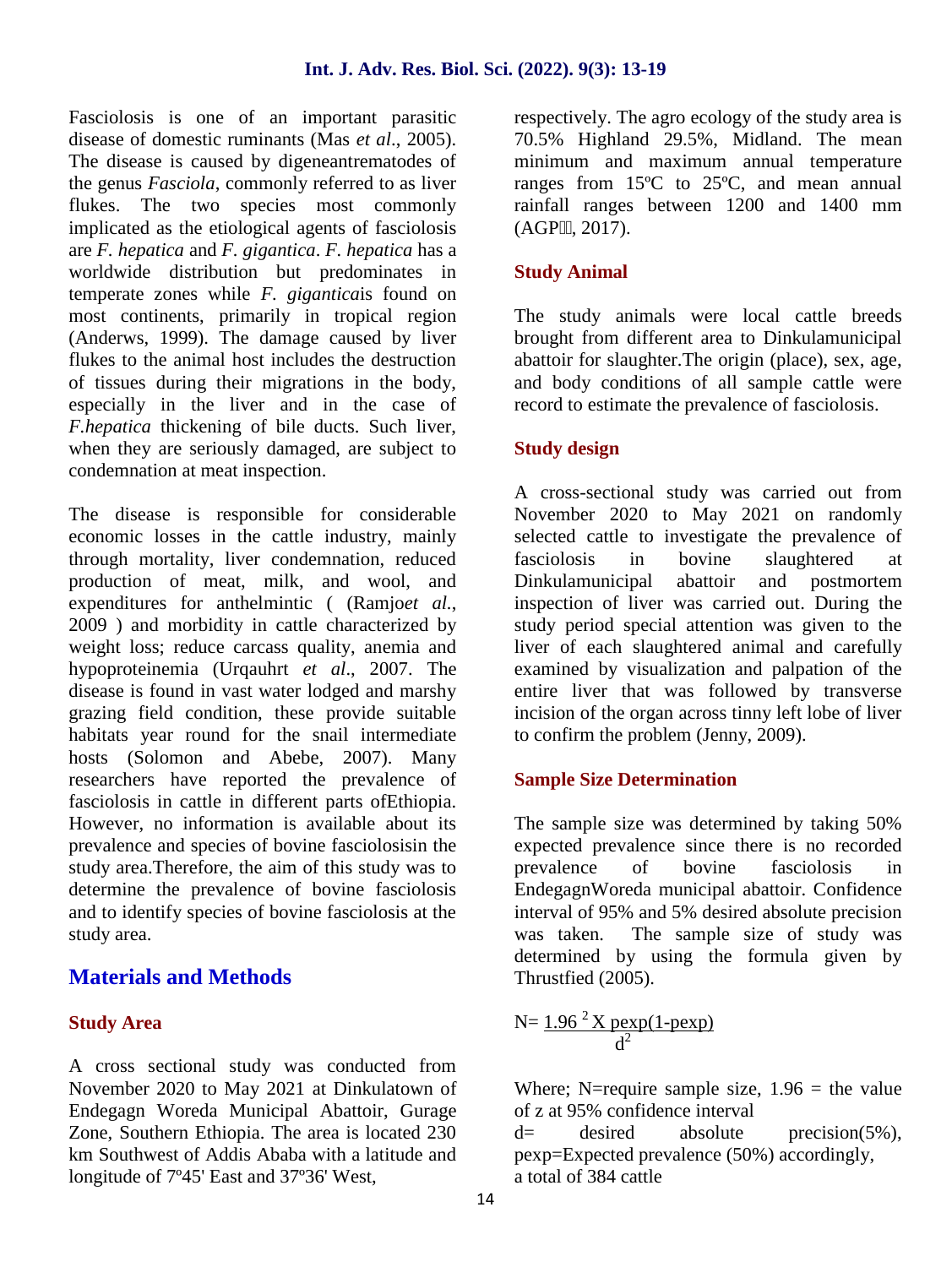#### **Ante Mortem Examination**

Data collect was include age, sex, body condition score (BCS), origin of animals. Study animals was categorized in to two age groups as young (<6 years) and adults (> 6years) based on their dentition (Johnson,2007). In addition, animals was also classified in to three groups based on their body condition score (BCS) as poor, medium, good and sex as female and male.

#### **Post Mortem Examination**

Animals were examined during the ante mortem further supervise and their livers and associate bile duct were carefully examined by visualization and palpation of the entire organ was followed by incision along the bile ducts of the lobes (FAO, 2003). Liver parenchyma and major bile ducts was examined for the presence of immature and adult Fasciola parasites, respectively. Species are identify based on size and morphological characteristics according to Soulsby (1982)

#### **Data Analysis**

Data of the current study was entered into Microsoft Excel spread sheet to create a data baseand analyzed using SPSS software version 20. Descriptive statistics was used to determine the prevalence of the parasite and Chi-square  $(2)$ test was used to assess the association of the prevalence of fasciolosis and its associated risk factors such as sex, age, origin, and body condition score of the animals.

#### **Results**

Out of 384 examined cattle, 151 (39.3%) were positive for fasciolosis. The prevalence of *Fasciola hepatica* was the highest with 60.9% followed by *F.gigantica*19.2%. The prevalence of mixed infestation and immature flukes were 8.6% and 11.9% respectively shown by Table 1.

**Table 1:** Prevalence of Fasciola species in cattle slaughtered at Dinkula municipal abattoir

| Fasciola species | no of infected liver | Prevalence $(\% )$ |
|------------------|----------------------|--------------------|
| F. hepatica      | 92                   | 60.9               |
| F. gigantica     | 29                   | 19.2               |
| Mixed            | 13                   | 8.6                |
| Immature         | 18                   | 11.9               |
| Total            | 51                   | 39.3               |

A total 340 male and 44 female animals were examined for fasciola prevalence and a prevalence of 40% and 34% were obtained in male and female animals respectively. The result indicated that there was no a significant difference  $(P > 0.05)$  in the prevalence of fasciolosis between different sex group shown in the Table2 below

**Table 2**. Prevalence of bovine Fasciolosis based on sex

| Sex    | no of examined cattle | Positive | Prevalence $(\%)$ |         | P-value |
|--------|-----------------------|----------|-------------------|---------|---------|
| Male   | 340                   | 36       | 40                | $\cdot$ | 450     |
| Female | 44                    |          |                   |         |         |
| Total  | 384                   |          | 39.3              |         |         |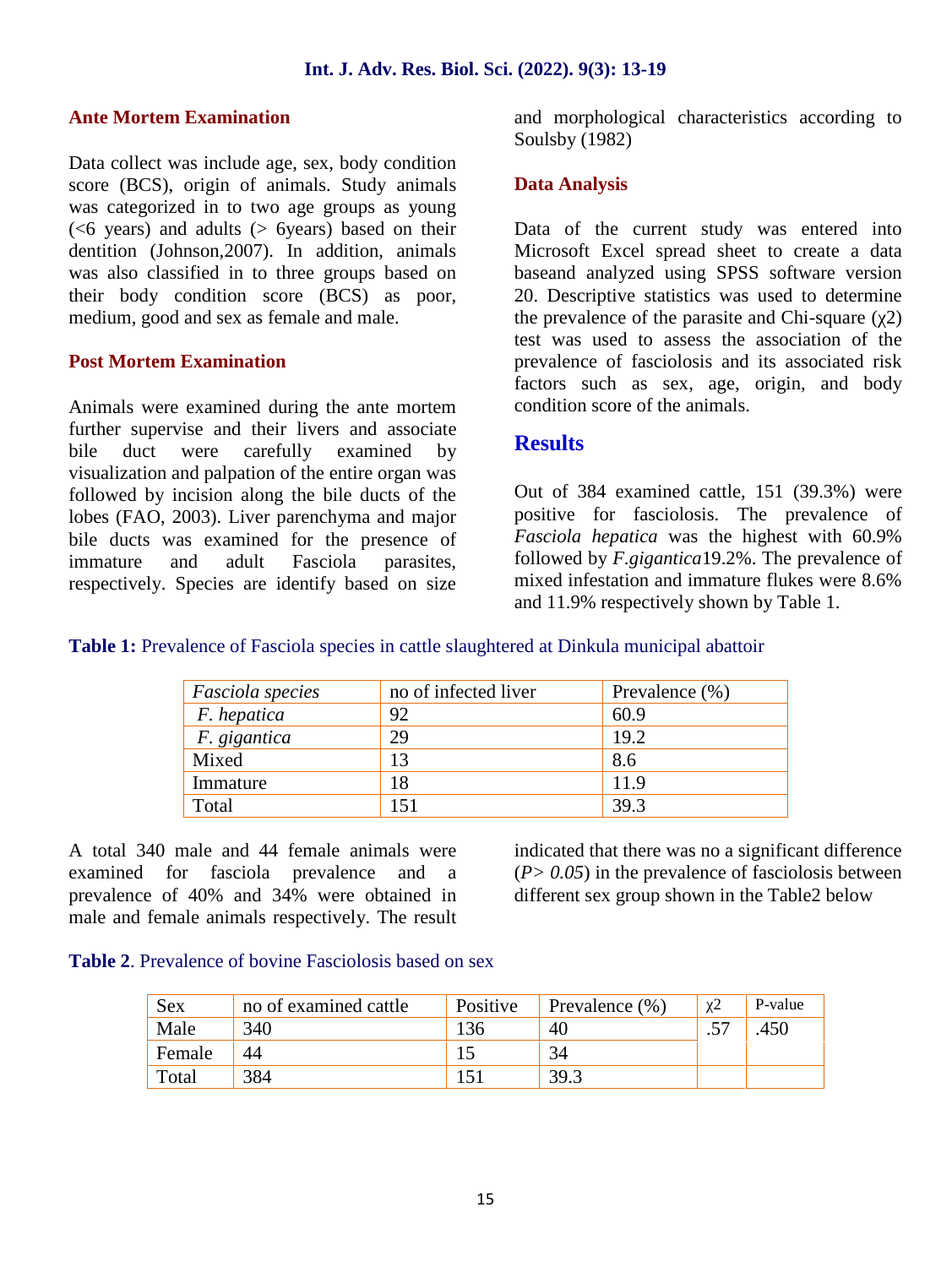A total of 312 adult and 72 young cattle were examined for the prevalence of fasciolosis. *Fasciola* was detected in all age groups and a higher prevalence of fasciolosis was recorded in old animals and the prevalence of these age

groups was found to be 37.8% for adult and 45.8% for young. However, there was no significant difference *(p>0.05)*in the prevalence of bovine fasciolosis between the different age groups shown below in the Table 3.

#### **Table3**. Prevalence of bovine Fasciolosis based on age

| Age   | no of examined cattle   Positive   Prevalence $(\%)$   2 |      | P-value |
|-------|----------------------------------------------------------|------|---------|
| Young |                                                          | 45.8 |         |
| Adult |                                                          | 37.8 |         |
| Total |                                                          | 39.3 |         |

The prevalence of fasciola from examined animals of different origin wasEndegagn (41.6%), Geto (54.4%), Enamoraner (24.2%), and Amaka (31%). High prevalence of bovine fasciolosis was

observed from animals of Geto origin. There was high significant difference*(P<0.05)* in bovine fasciolosis between animals of different origin shown in the Table4 below.

#### **Table4**: Prevalence of Bovine fasciolosis on orgin basis

| Origin of cattle | No of animal examined | positive | Prevalence(% | $\mathcal{D}$ | P-value |
|------------------|-----------------------|----------|--------------|---------------|---------|
| Endegagn         | 185                   |          | 41.6         | 17.55         | 0.001   |
| Geto             | 79                    | 43       | 54.4         |               |         |
| Enamoranear      | 91                    | 22       | 24.2         |               |         |
| Amaka            | 29                    |          | 31           |               |         |
| Total            | 384                   | 51ء      | 39.3         |               |         |

Out of 384 examined cattle, 183 good, 122 medium and 79 poor body condition animals were examined and the prevalence was 31.6%, 41.8%, and 53.1% respectively. The result showed that there was a significant difference *(P<0.05)*in the prevalence of bovine fasciolosis in different body condition score shown in the Table 5 below.

#### **Table5:** Prevalence of bovine fasciolosis on body condition basis

| Body condition | No. of animal examined | Positive | Prevalence $(\% )$ | p. value |
|----------------|------------------------|----------|--------------------|----------|
| Good           | 183                    | 58       | 31.6               | .004     |
| Medium         | 122                    |          | 41.8               |          |
| Poor           | 79                     | 42       | 53.1               |          |
| Total          | 384                    |          | 39.3               |          |

### **Discussion**

The current study indicated that the prevalence of bovine fasciolosis during the study period was (39.3%). The result of the current study was higher than the report of Abunna *et al.*, (2009) and Nuraddis *et al*. (2010) who reported

prevalence of 14.0% and 28% at Wolaita Soddo abattoir and at Kombolcha Industrial Abattoir, Ethiopia. However, it is lower than the results of Gebrie and Wondmnew (2020) who reported prevalence of 56.4% at Bahir Dar Municipal Abattoir and Tadele and Worku (2007) that showed prevalence of (46.58%) fasciolosis in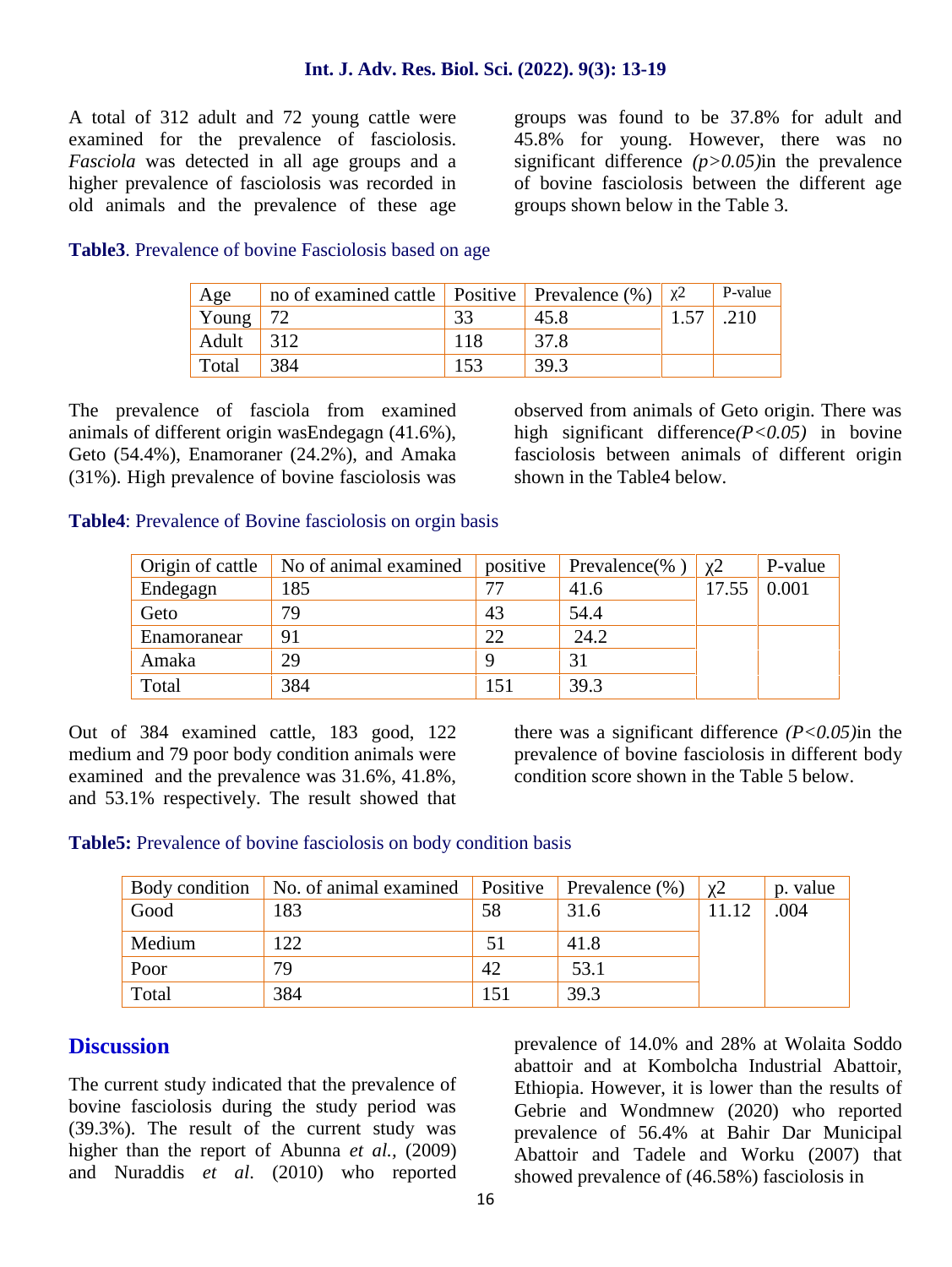cattle in Jimma municipal abattoir. This variation may be due to the ecological and climatic condition such as altitude, rain fall, and temperature for the presence of their intermediate snail host.

*Fasciola hepatica* was the highest species causing bovine fasciolosis in the current study abattoir (*F.hepatica* (60.9%), *F.gingatica* (19.2%), mixed (8.6%), and imature fluke (11.9%)). The result of the current study was inline with the result of Tolosa and Worku (2007) who reported prevalence of 60.3% of *F*. *hepatica*, 23.85% of liver harbored *F.gigantica*; and 11.93% harbour immature fasciola species were recorded at Jimma municipal abattoir respectively. However the current result was not in agreement with the report of Fufa *et al.,* (2009) who reported the highest prevalence of *F.gigantica* in Soddo municipal abattoir. The high prevalence of *Fasciola hepatica* may be associated with the existence of favorable ecological conditions for the intermediate host of *Fasciola hepatica (Lymnaea truncatula).*

The current study indicated that there was no a significant difference in the prevalence of fasciolosis in animals of different sex group. The result of the current study was consistent with several previous studies in different parts of the countries (Keyyu*et al.,* 2005; Kabir*et al.*, 2010). This could be associated with similar management given to both male and females cattle. Moreover, it might also be that fasciolosis is not a disease directly related to animal reproductive system. However, in the study, the number of male cattle examined was higher than the female cattle. These female cattle may not have been adequately represented in the study.The result of the current study indicated that age has no significant effect on the prevalence of bovine fasciolosis. The current finding was in line with the result of Seid*et al*., (2017) who reported that age has no significant effect on the prevalence of bovine fasciolosis. The result of current study showed that the origin the cattle has significant effect on the prevalence of bovine fasciolosis. The highest prevalence of fasciolosis was observed in Geto (54.4%) followed by Endegagn (41.6%).

This difference is strongly associated with the the presence of favorable environments for the existence, multiplication and spread of host snail and the parasite in the area and may be due to the presence of good husbandry control and strong cattle management Radostits *et al*., (2007).

The prevalence of fasciolosis was found to be 53.1%, 41.8% and 31.6% in poor, medium and good body conditioned animals, respectively. The result of the present study indicated that fasciolosis in poor body condition cattle were significantly higher  $(p<0.05)$  than that of medium and good body conditioned animals. This indicates that the body condition of the animal has significant association with the occurrence of fasciolosis. The prevalence of fasciolosis was higher in the animals with poor body condition because this body condition in cattle is manifested when fasciolosis reaches at itschronic stage, in addition to this,the high prevalence of fasciolosis in poor body conditionanimals could be justified by the fact given by Devendra and Marca (1983) who indicated that cattle of poor body condition are vulnerable to parasitic diseases.

## **Conclusion and Recommendations**

The result of the present study on bovine fasciolosis at Dinkulatown of EndegagnWoredaMunicipal Abattoir reveals that fasciolosis significantly prevalent parasitic disease affecting the health and productivity of the animals, and the disease remains an important health problem to the animals in the study area. The study indicates presence of significant infection on the study area which indicates the existence of favorable environmental conditions for the growth and survival of the parasitein the areas of the source origin of the animals. Therefore, based on the above conclusion, the following points are recommended;

 $\triangleright$  Identification and mapping of snail habitats may enable grazing plans to be devised that avoid danger areas at times of high risk where habitats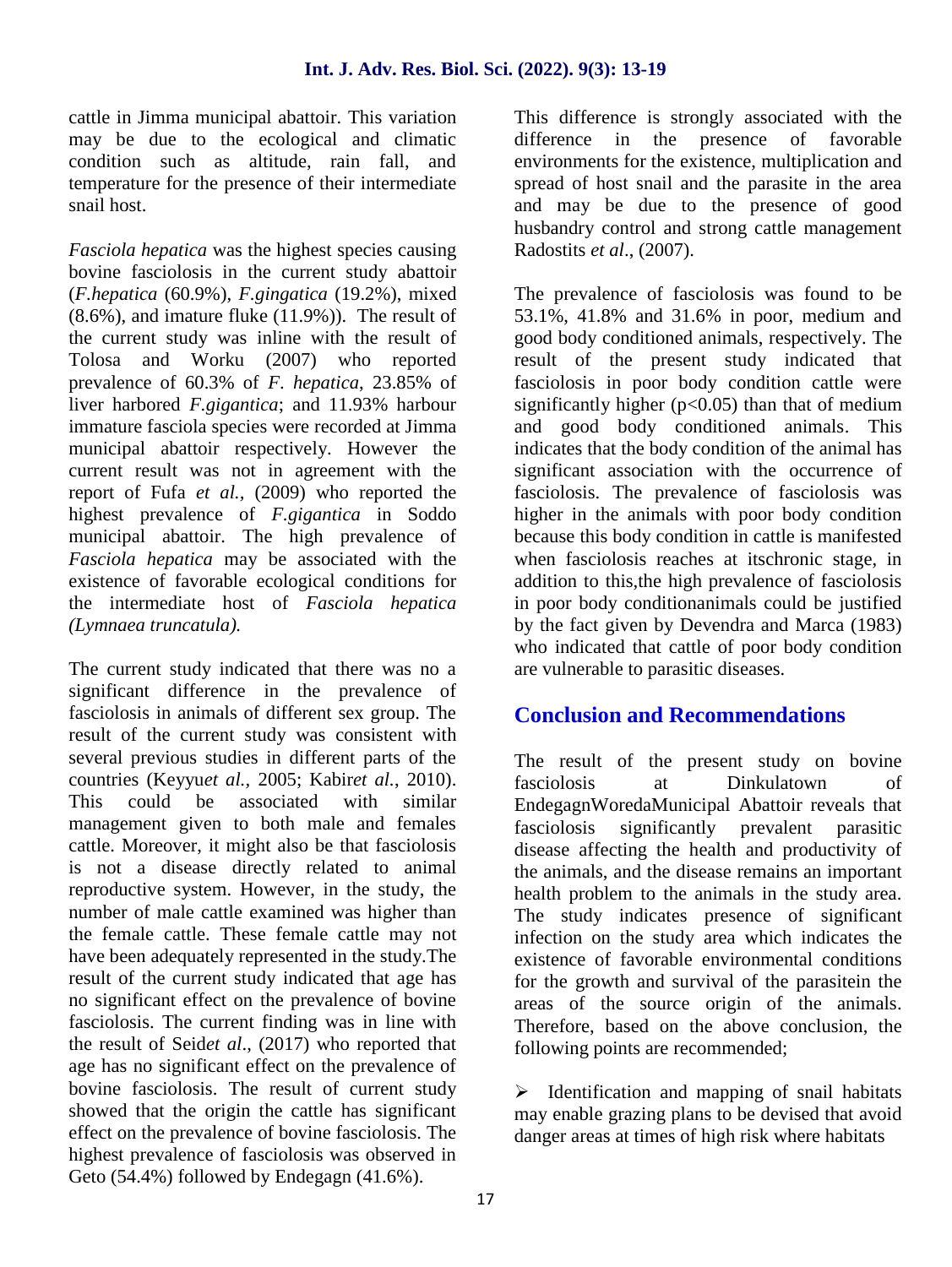are restricted in size and clearly defined, it may be possible to exclude stock by fencing.

 $\triangleright$  Drainage of swampy areas which are Fufa, favourable for snail multiplication should be control by snail control methods.

 $\triangleright$  Strategic antihelmenthics treatment with appropriate flukicidal is most suitable measures if supported by detailed local epidemiological study on the seasonal dynamics of infection in particular area.

 $\triangleright$  Further studies should be conducted on the epidemiology, biology and ecology of intermediate host snail in the area, to help the planning and implementation of disease control strategies and husbandry measures.

### **Acknowledgments**

I would like to thank all theDinkula Municipal abattoir and the EndegagnWoreda livestock and fishery resource office workers for their good cooperation and material provision during the time the study period.

## **References**

- Abunna, F., Asfaw, L., Megersa, B., andRegassa, A., 2010. Bovine fasciolosis: coprological, abattoir survey and its economic impact due to liver condemnation at Soddo Mas, municipal abattoir, Southern Ethiopia. *Trop. Anim. Health Prod. 42:289-292*.
- AGP ., 2017. Agricultural production constraints in agricultural growth program woredas in SNNPR.
- Anderws, S.J., 1999. The life cycle of Fasciola hepatica.Fasciolosis (CABI publishing,wallingFord, UK.Pp.1-30
- CSA.,2017. Report on livestock and livestock characteristics, Agricultural Sample Survey 2016/17 (2009 E.C.). Statistical Bulletin No. 585, Vollume II. Addis Ababa.
- Devndra.C. and Marca,B., 1983.Livestock production in tropics: Common Wealth Agriculture Bureaux.Published by Unwin Limited.Old working.Surrey.Pp: 90-92.
- FAO. 2003. Food and agricultural organization production year book, Rome, Italy, pp 32.
- A., Loma, A., and Bekele, M., 2009.Bovinefasciolosiscoprological, abattoir survey and its economic impact due to liver condemnation at Soddo municipal abattoir, Southern Ethiopia.*Trop .Anim.HealthProd*.
- Gebrie, Y. and Wondmnew, T.,2020.Prevalence Bovine Fasciolosis in Postmortem Examination at Bahir Dar Municipal Abattoir, Bahir Dar, Ethiopia.Journal of Animal Husbandry and Dairy Science Volume 4, Issue 2 , PP 30-36.
- Jenny T., 2009. How to estimate the age of cattle, Department of Agriculture, Forestry, Fishery, and Republic of South Africa.
- Kabir, M. H., Eliyas, M., Hashem, M. A. and Miazi, O. F., 2010.Prevalence of zoonotic parasitic diseases of domestic animals in different abattoir of Comilla and Brahman Baria region in Bangladesh.*Journal of zoology,*28, 21-25.
- Keyyu.,G.D., Monrad, J., Gaard,N. C. and Kassuku, A., 2005. Epidemiology of *Fasciolagigantica*and*Amphistomes*in cattle on traditional small scale dairy and large scale dairy farm in the southern highlands of Tanzania.
- S. Bargues, M.D. & Valero, M. A., 2005.Fasciollosis and Plant borne trematode zoonosis.*International Journal of parasitology*, 35, 11-12.
- Mage, C., Bourgne, H., Toullien, J. M., Rondelaud, D., Drefuss, G., 2002. Fasciola hepatica Paramphistomumdaubneyi: changes in prevalences of natural infections in cattle and in Lymnaeatruncatula from central France over 12 years. Veterinary Research, 33, 439- 447.
- Nuraddis I., Wasihun P.and Tolosa, T., 2010.Prevalence of Bovines Fasciolosis and Economic Importance due to Liver Condemnation at Kombolcah Industrial Abattoir, Ethioipia.*The Internet J. Veterinary Medicine, 8(2).*